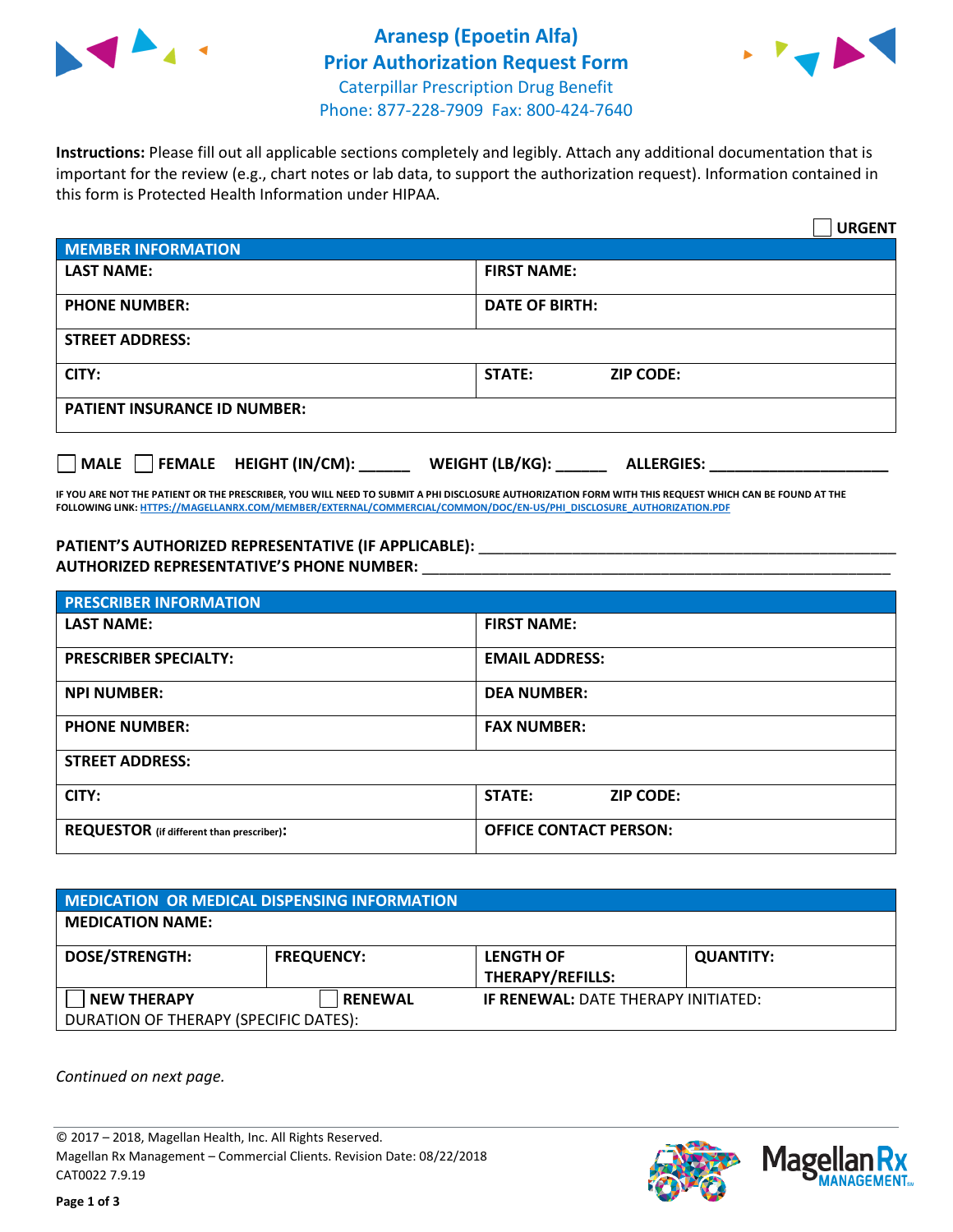



| MEMBER'S LAST NAME:                                                                                                                                                                                                                                                                                                                                                                                         | <b>MEMBER'S FIRST NAME:</b>                                                                                                                                                                                                                                                                                                                         |                                                       |  |
|-------------------------------------------------------------------------------------------------------------------------------------------------------------------------------------------------------------------------------------------------------------------------------------------------------------------------------------------------------------------------------------------------------------|-----------------------------------------------------------------------------------------------------------------------------------------------------------------------------------------------------------------------------------------------------------------------------------------------------------------------------------------------------|-------------------------------------------------------|--|
|                                                                                                                                                                                                                                                                                                                                                                                                             | 1. HAS THE PATIENT TRIED ANY OTHER MEDICATIONS FOR THIS CONDITION?                                                                                                                                                                                                                                                                                  | YES (if yes, complete below)<br><b>NO</b>             |  |
| <b>MEDICATION/THERAPY (SPECIFY</b><br>DRUG NAME AND DOSAGE):                                                                                                                                                                                                                                                                                                                                                | <b>DURATION OF THERAPY (SPECIFY</b><br>DATES):                                                                                                                                                                                                                                                                                                      | <b>RESPONSE/REASON FOR</b><br><b>FAILURE/ALLERGY:</b> |  |
| <b>2. LIST DIAGNOSES:</b>                                                                                                                                                                                                                                                                                                                                                                                   |                                                                                                                                                                                                                                                                                                                                                     | <b>ICD-10:</b>                                        |  |
| □ Reduction of allogenic blood transfusions in elective, non-cardiac, non-vascular<br>surgery<br>□ Secondary anemia<br>□ Other diagnosis: _______________________ICD-10_______________________________                                                                                                                                                                                                      | 3. REQUIRED CLINICAL INFORMATION: PLEASE PROVIDE ALL RELEVANT CLINICAL INFORMATION TO SUPPORT A                                                                                                                                                                                                                                                     |                                                       |  |
| PRIOR AUTHORIZATION.                                                                                                                                                                                                                                                                                                                                                                                        |                                                                                                                                                                                                                                                                                                                                                     |                                                       |  |
|                                                                                                                                                                                                                                                                                                                                                                                                             | Has patient previously tried Retacrit (epoetin alfa-epbx)? $\Box$ Yes $\Box$ No Please provide documentation.                                                                                                                                                                                                                                       |                                                       |  |
| following:<br>$\square$ Yes $\square$ No<br>*Please provide documentation<br>$\square$ Yes $\square$ No                                                                                                                                                                                                                                                                                                     | For reduction of allogenic blood transfusions in elective, non-cardiac, non-vascular surgery, also answer the<br>Does the patient have a hematocrit level between 30 to 39 percent and/or hemoglobin between 10 to 13 g/dL?*<br>Were lab tests showing low hematocrit and/or hemoglobin levels administered within 30 days of this request?         |                                                       |  |
| For secondary anemia, also answer the following:<br>Select the primary cause of the secondary anemia for the patient:<br>□ Chronic kidney disease with dialysis<br>□ Chronic kidney disease without dialysis<br>□ Multiple myeloma<br>□ Myelosuppressive chemotherapy<br>□ Myelodysplastic syndrome<br>$\Box$ Hepatitis C therapy with ribavirin and interferon treatment<br>□ Other_______________________ |                                                                                                                                                                                                                                                                                                                                                     |                                                       |  |
| <b>Please provide documentation</b>                                                                                                                                                                                                                                                                                                                                                                         | Secondary anemia due to chronic kidney disease with dialysis or myelodysplastic syndrome, answer the following:<br>Does the patient have a hematocrit less than 33 percent and/or hemoglobin less than 11 g/dL? $\Box$ Yes $\Box$ No<br>Were lab tests showing low hematocrit and/or hemoglobin levels administered within 30 days of this request? |                                                       |  |
| $\Box$ Yes $\Box$ No                                                                                                                                                                                                                                                                                                                                                                                        |                                                                                                                                                                                                                                                                                                                                                     |                                                       |  |

© 2017 – 2018, Magellan Health, Inc. All Rights Reserved. Magellan Rx Management – Commercial Clients. Revision Date: 08/22/2018 CAT0022 7.9.19